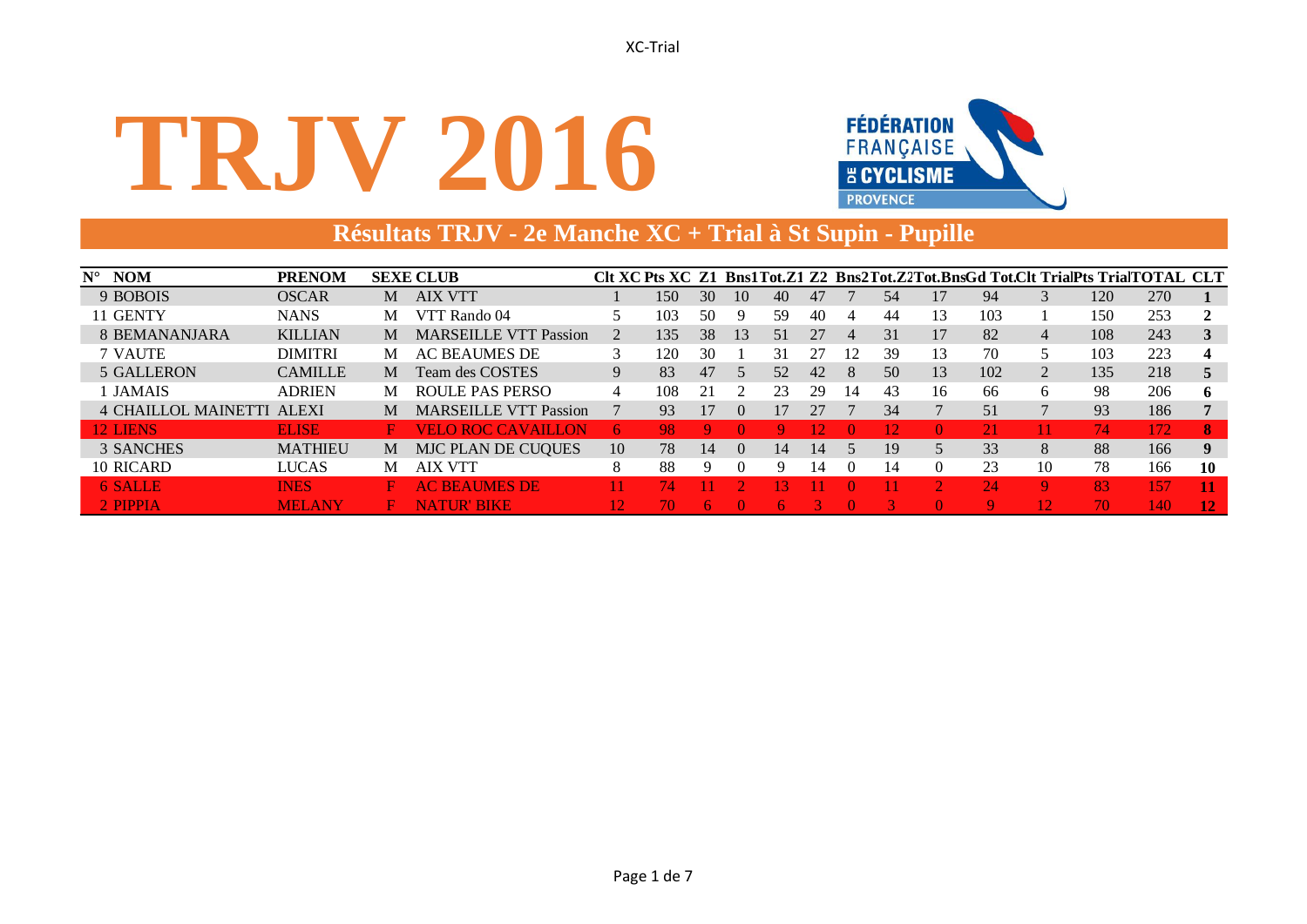XC-Trial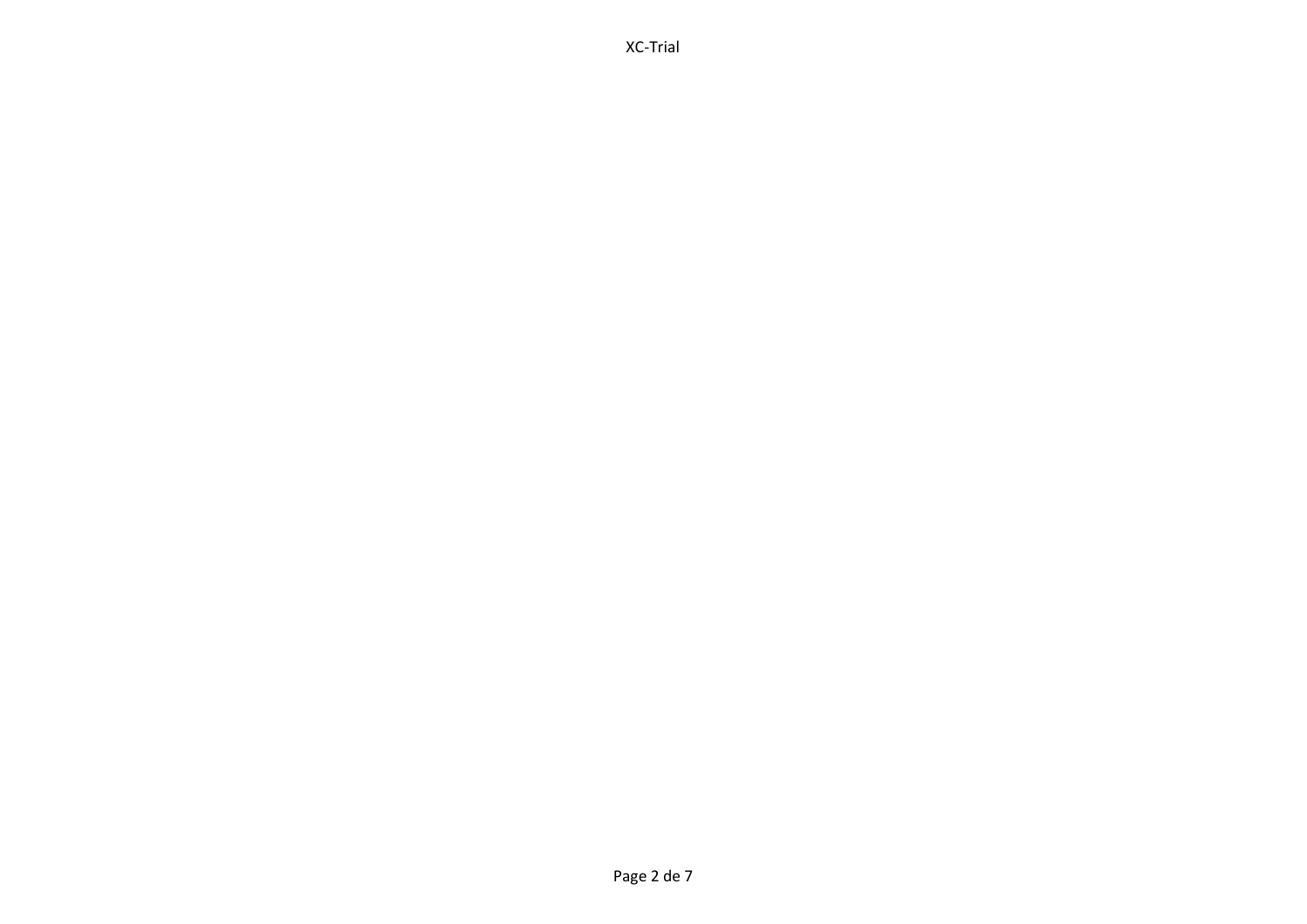# **TRJV 2016**



### **Résultats TRJV - 2e Manche XC + Trial à St Supin - Benjamin**

| $N^{\circ}$ NOM       | <b>PRENOM</b>   |              | <b>SEXE CLUB</b>          |                |     |     |               |     |     |                |     |    |     | Clt XC Pts XC Z1 Bns1Tot.Z1 Z2 Bns2Tot.Z2Tot.BnsGd Tot.Clt TrialPts TrialTOTAL CLT |     |     |                |
|-----------------------|-----------------|--------------|---------------------------|----------------|-----|-----|---------------|-----|-----|----------------|-----|----|-----|------------------------------------------------------------------------------------|-----|-----|----------------|
| 106 ANDRE GALLIS      | <b>ALIX</b>     | M            | <b>AIX VTT</b>            |                | 150 | 109 | 19            | 128 | 109 | 20             | 129 | 39 | 257 |                                                                                    | 150 | 300 | 1              |
| 104 REVOL             | <b>YVAN</b>     | M            | <b>AC BEAUMES DE</b>      | 2              | 135 | 89  | 15            | 104 | 86  | 13             | 99  | 28 | 203 | 7                                                                                  | 93  | 228 | $\mathbf{2}$   |
| 124 CORMIER           | <b>JULES</b>    | M            | <b>AIX VTT</b>            | 3              | 120 | 86  | <sup>11</sup> | 97  | 106 | 15             | 121 | 26 | 218 | 5                                                                                  | 103 | 223 | 3              |
| 125 BEDINI            | <b>ATHYS</b>    | М            | <b>EB MANOSQUE</b>        | 6              | 98  | 99  | 17            | 116 | 96  | -14            | 110 | 31 | 226 | 3                                                                                  | 120 | 218 | 4              |
| 117 SERET             | <b>ELIOT</b>    | M            | <b>AC ROAIX VENTOUX</b>   | $\overline{4}$ | 108 | 81  | 16            | 97  | 104 | 17             | 121 | 33 | 218 | $\overline{4}$                                                                     | 108 | 216 | 5              |
| 102 ARNAUD            | <b>NANS</b>     | М            | VTT Rando 04              | 15             | 58  | 101 | 12            | 113 | 101 | 14             | 115 | 26 | 228 | 2                                                                                  | 135 | 193 | 6              |
| 101 BOICHIS           | <b>PAUL</b>     | M            | <b>AIX VTT</b>            | $\tau$         | 93  | 79  | 16            | 95  | 89  | 19             | 108 | 35 | 203 | 6                                                                                  | 98  | 191 | $\overline{7}$ |
| 112 DELTOUR           | <b>ALEXIS</b>   | M            | <b>AIX VTT</b>            | 5              | 103 | 71  | 20            | 91  | 84  | 15             | 99  | 35 | 190 | 8                                                                                  | 88  | 191 | 8              |
| 109 BAYLE             | <b>PAOLO</b>    | M            | <b>PJPC</b>               | 10             | 78  | 74  | 18            | 92  | 76  | 13             | 89  | 31 | 181 | 10                                                                                 | 78  | 156 | 9              |
| 110 FABREGUE          | <b>NATHAN</b>   | M            | <b>PJPC</b>               | 11             | 74  | 71  | 16            | 87  | 74  | -16            | 90  | 32 | 177 | 11                                                                                 | 74  | 148 | 10             |
| 122 LIENS             | <b>LOUIS</b>    | M            | <b>VELO ROC CAVAILLON</b> | 9              | 83  | 50  | 5             | 55  | 91  | 19             | 110 | 24 | 165 | 14                                                                                 | 62  | 145 | 11             |
| 116 CRISTOL           | <b>MATHIEU</b>  | М            | Team des COSTES           | 12             | 70  | 68  | 15            | 83  | 71  | 17             | 88  | 32 | 171 | 12                                                                                 | 70  | 140 | 12             |
| 129 DUBART            | <b>BAZILE</b>   | M            | <b>TRIAL'S SPIRIT</b>     | 17             | 52  | 84  | 15            | 99  | 76  | 13             | 89  | 28 | 188 | 9                                                                                  | 83  | 135 | 13             |
| <b>111 FABREGUE</b>   | <b>LILOU</b>    | F.           | <b>PJPC</b>               | 13.            | 66  | 50  | 17            | 67  | 45  | <b>20</b>      | 65  | 37 | 132 | 16                                                                                 | 55  | 121 | 14             |
| 118 JOLY              | <b>JOSEPH</b>   | M            | <b>AC ROAIX VENTOUX</b>   | 14             | 62  | 58  | 8             | 66  | 48  | $\overline{0}$ | 48  | 8  | 114 | 17                                                                                 | 52  | 114 | 15             |
| 115 ARMAND            | <b>AXEL</b>     | M            | <b>PJPC</b>               | 16             | 55  | 33  | 12            | 45  | 45  | 18             | 63  | 30 | 108 | 20                                                                                 | 43  | 98  | 16             |
| 126 LECOURT           | <b>THEO</b>     | M            | <b>CIOTAT AVENTURE</b>    | 8              | 88  | AB  | AB            | AB  | AB  | AB             | AB  | AB | AB  | AB                                                                                 | 10  | 98  | 17             |
| 119 GARAIX            | <b>EDGAR</b>    | М            | <b>AC ROAIX VENTOUX</b>   | 20             | 43  | 47  | 10            | 57  | 47  | 9              | 56  | 19 | 113 | 18                                                                                 | 49  | 92  | 18             |
| 103 THELY             | <b>LORIS</b>    | M            | <b>PJPC</b>               | 18             | 49  | 35  | 12            | 47  | 48  | 10             | 58  | 22 | 105 | 21                                                                                 | 40  | 89  | 19             |
| 105 BOUCHUT           | <b>THOMAS</b>   | M            | Critérium Vaucluse        | 27             | 28  | 52  | 10            | 62  | 57  | -16            | 73  | 26 | 135 | 15                                                                                 | 58  | 86  | 20             |
| 133 DESCOMBES         | <b>ANTONY</b>   | M            | <b>PJPC</b>               | 33             | 18  | 64  | 18            | 82  | 69  | 17             | 86  | 35 | 168 | 13                                                                                 | 66  | 84  | 21             |
| 128 MAZEROUX          | <b>LOIC</b>     | М            | <b>AC BEAUMES DE</b>      | 19             | 46  | 27  | 8             | 35  | 40  | 18             | 58  | 26 | 93  | 24                                                                                 | 34  | 80  | 22             |
| 121 MAZZELLA          | <b>CLEMENT</b>  | M            | <b>NATUR' BIKE</b>        | 21             | 40  | 37  | 7             | 44  | 53  | 8              | 61  | 15 | 105 | 22                                                                                 | 38  | 78  | 23             |
| 132 BODIGUEL          | <b>GAEL</b>     | М            | <b>TRIAL'S SPIRIT</b>     | 29             | 24  | 40  | 9             | 49  | 58  | .5             | 63  | 14 | 112 | 19                                                                                 | 46  | 70  | 24             |
| 107 BAZOT             | <b>FLORENT</b>  | M            | <b>AC BEAUMES DE</b>      | 22             | 38  | 26  | 6             | 32  | 22  | 9              | 31  | 15 | 63  | 27                                                                                 | 28  | 66  | 25             |
| 108 COUSIN            | <b>NATHAN</b>   | M            | <b>PJPC</b>               | 25             | 32  | 30  | 9             | 39  | 40  | 14             | 54  | 23 | 93  | 25                                                                                 | 32  | 64  | 26             |
| <b>114 DESCHENAUX</b> | <b>ELOISE</b>   | $\mathbf{F}$ | <b>AC BEAUMES DE</b>      | 24             | 34  | 22  |               | 29  | 30  | -9             | 39  | 16 | 68  | 26                                                                                 | 30  | 64  | 27             |
| 127 DE TAXIS DU POET  | <b>ANTONIN</b>  | M            | <b>AC BEAUMES DE</b>      | 30             | 22  | 37  | 10            | 47  | 42  | 11             | 53  | 21 | 100 | 23                                                                                 | 36  | 58  | 28             |
| 113 BOIVINET          | <b>PIERRICK</b> | M            | Team des COSTES           | 23             | 36  | 16  | $\Omega$      | 16  | 24  | 9              | 33  | 9  | 49  | 30                                                                                 | 22  | 58  | 29             |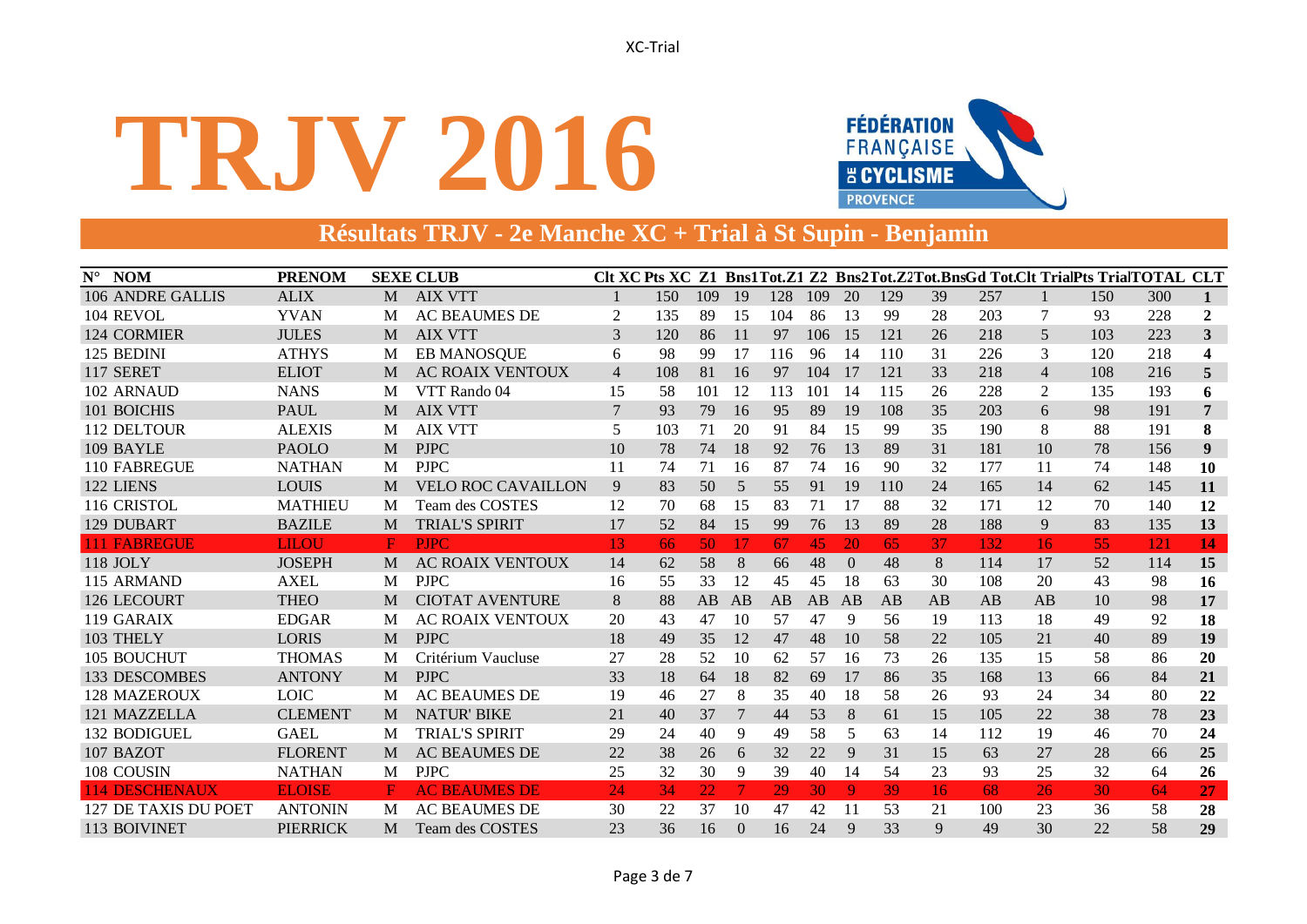XC-Trial

| 123 GIRARD     | 'JGO           | M | <b>PASSION VTT</b>    | 26 | 30 | 46 | 54 |    |    | 54 | 28  | 26 | 56 | 30              |
|----------------|----------------|---|-----------------------|----|----|----|----|----|----|----|-----|----|----|-----------------|
| 120 ASENCI     | <b>DORIAN</b>  | M | <b>NATUR' BIKE</b>    | 28 | 26 |    |    | 23 | 34 |    | 29  | 24 | 50 |                 |
| 131 PELLISSIER | TERENCE        | М | ST PONS VTT           |    |    |    |    | 16 | 16 |    | 3 I | 20 | 39 |                 |
| 130 ASENCI     | <b>FLORENT</b> | M | <b>ST</b><br>PONS VTT |    | 20 |    |    |    |    |    | 32  | 19 | 39 | 33 <sub>5</sub> |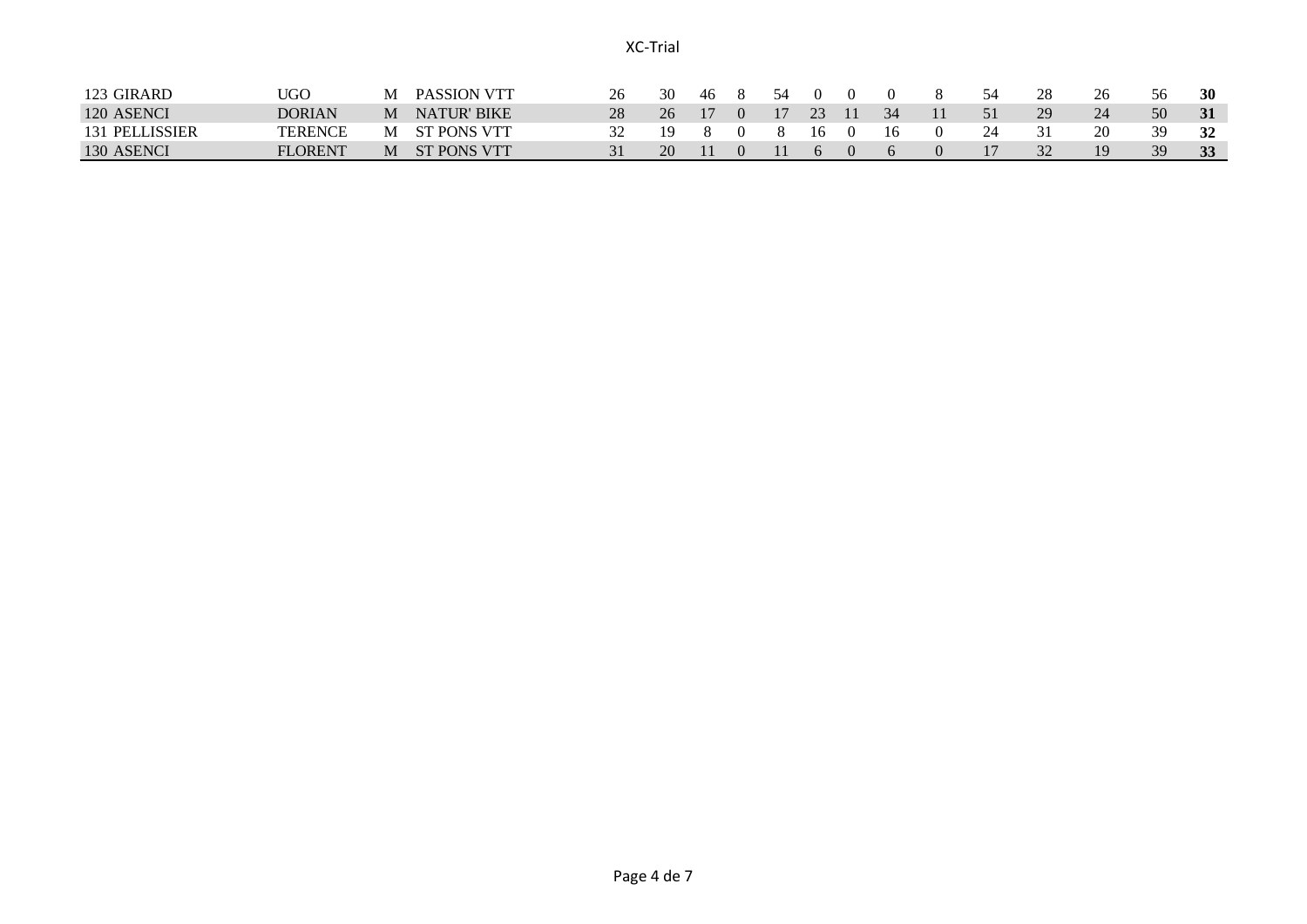# **TRJV 2016**



### **Résultats TRJV - 2e Manche XC + Trial à St Supin - Minime**

| $N^{\circ}$<br><b>NOM</b> | <b>PRENOM</b>     |             | <b>SEXE CLUB</b>             |                |     |     |          |     |                |                |          |                |     | Clt XC Pts XC Z1 Bns1Tot.Z1 Z2 Bns2Tot.Z2Tot.BnsGd Tot.Clt TrialPts TrialTOTAL CLT |     |     |                  |
|---------------------------|-------------------|-------------|------------------------------|----------------|-----|-----|----------|-----|----------------|----------------|----------|----------------|-----|------------------------------------------------------------------------------------|-----|-----|------------------|
| 204 BOICHIS               | <b>ADRIEN</b>     | M           | <b>AIX VTT</b>               | 2              | 135 | 104 | 19       | 123 | $\overline{0}$ | $\overline{0}$ | $\Omega$ | 19             | 123 |                                                                                    | 150 | 285 | $\mathbf{1}$     |
| 219 GUAY                  | <b>MATHIS</b>     | M           | <b>AIX VTT</b>               |                | 150 | 76  | 15       | 91  | $\Omega$       | $\theta$       | $\Omega$ | 15             | 91  | 2                                                                                  | 135 | 285 | 2                |
| 217 MEYER                 | <b>ELIAN</b>      | M           | <b>PJPC</b>                  | $\overline{4}$ | 108 | 69  | 16       | 85  | $\overline{0}$ | $\Omega$       | $\Omega$ | 16             | 85  | 3                                                                                  | 120 | 228 | 3                |
| 233 YORDIKIAN             | <b>FLORIAN</b>    | M           | <b>AIX VTT</b>               | 3              | 120 | 26  | 17       | 43  | $\Omega$       | $\theta$       | $\Omega$ | 17             | 43  | 9                                                                                  | 83  | 203 | 4                |
| 215 BEDINI                | <b>ALBIN</b>      | M           | <b>EB MANOSQUE</b>           | 9              | 83  | 64  | 13       | 77  | $\Omega$       | $\Omega$       | $\Omega$ | 13             | 77  | $\overline{4}$                                                                     | 108 | 191 | 5                |
| 234 DUMONT                | <b>JUSTIN</b>     | M           | VTT Rando 04                 | 6              | 98  | 34  | 11       | 45  | $\Omega$       | $\theta$       | $\Omega$ | 11             | 45  | 8                                                                                  | 88  | 186 | 6                |
| 206 POURRIERE             | <b>AXEL</b>       | M           | <b>PASSION VTT</b>           | 8              | 88  | 38  | 12       | 50  | $\Omega$       | $\Omega$       | $\Omega$ | 12             | 50  | 7                                                                                  | 93  | 181 | $\overline{7}$   |
| 226 IZQUIERDO             | <b>CLEMEN</b>     | M           | <b>MJC PLAN DE CUQUES</b>    | 5              | 103 | 35  | 4        | 39  | $\Omega$       | $\Omega$       | $\Omega$ | $\overline{4}$ | 39  | 12                                                                                 | 70  | 173 | 8                |
| 229 BRUNELLO              | <b>VINCENT</b>    | M           | <b>AIX VTT</b>               | 11             | 74  | 34  | 17       | 51  | $\overline{0}$ | $\theta$       | $\Omega$ | 17             | 51  | 6                                                                                  | 98  | 172 | $\boldsymbol{9}$ |
| <b>218 GROS</b>           | <b>RAPHAEL</b>    | M           | <b>AC BEAUMES DE</b>         |                | 93  | 28  | 6        | 34  | $\Omega$       | $\theta$       | $\Omega$ | 6              | 34  | 16                                                                                 | 55  | 148 | 10               |
| 223 LAFARGE               | <b>MATHIS</b>     | M           | <b>PJPC</b>                  | 21             | 40  | 64  | 13       | 77  | $\Omega$       | $\Omega$       | $\Omega$ | 13             | 77  | $\overline{5}$                                                                     | 103 | 143 | 11               |
| 209 CLEMENT               | <b>KEVIN</b>      | M           | <b>PJPC</b>                  | 15             | 58  | 30  | 9        | 39  | $\Omega$       | $\theta$       | $\Omega$ | 9              | 39  | 11                                                                                 | 74  | 132 | 12               |
| 216 BERMOND               | <b>TIDIANE</b>    | M           | <b>PJPC</b>                  | 13             | 66  | 24  | 12       | 36  | $\Omega$       | $\Omega$       | $\Omega$ | 12             | 36  | 15                                                                                 | 58  | 124 | 13               |
| 221 BRUNET                | <b>EMILIEN</b>    | M           | <b>PASSION VTT</b>           | 16             | 55  | 21  | 16       | 37  | 0              | $\theta$       | $\Omega$ | 16             | 37  | 13                                                                                 | 66  | 121 | 14               |
| 232 BURRI                 | <b>UGO</b>        | M           | VTT Rando 04                 | 12             | 70  | 23  | 5        | 28  | $\Omega$       | $\Omega$       | $\Omega$ | $\mathfrak{H}$ | 28  | 19                                                                                 | 46  | 116 | 15               |
| 222 DAUMAS                | <b>ROMAIN</b>     | M           | <b>PASSION VTT</b>           | 10             | 78  | 9   | 5        | 14  | $\Omega$       | $\theta$       | $\Omega$ | 5              | 14  | 26                                                                                 | 30  | 108 | 16               |
| 210 MARTURIER             | <b>LENA</b>       | F.          | <b>AC ROAIX VENTOUX</b>      | 20             | 43  | 25  | 12       | 37  | $\theta$       | $\theta$       | $\theta$ | 12             | 37  | 14                                                                                 | 62  | 105 | 17               |
| 211 PIERRISNARD           | <b>CYRIL</b>      | M           | <b>NATUR' BIKE</b>           | 28             | 26  | 24  | 18       | 42  | $\Omega$       | $\theta$       | $\Omega$ | 18             | 42  | 10                                                                                 | 78  | 104 | 18               |
| 228 LAMBERTI              | <b>CORALIE</b>    | F           | <b>AIX VTT</b>               | 17             | 52  | 23  | 10       | 33  | $\theta$       | $\theta$       | $\theta$ | 10             | 33  | 17                                                                                 | 52  | 104 | 18               |
| 231 ARNAUD                | <b>JULIEN</b>     | M           | <b>PJPC</b>                  | 18             | 49  | 23  | 4        | 27  | 0              | $\theta$       | $\Omega$ | $\overline{4}$ | 27  | 20                                                                                 | 43  | 92  | 20               |
| 214 GUARNACIA             | <b>FABIO</b>      | M           | <b>NATUR' BIKE</b>           | 14             | 62  | 11  | $\Omega$ | 11  | $\Omega$       | $\Omega$       | $\Omega$ | $\Omega$       | 11  | 30                                                                                 | 22  | 84  | 21               |
| 201 PIPPIA                | <b>ALYCIA</b>     | F.          | <b>NATUR' BIKE</b>           | 23             | 36  | 18  |          | 25  | $\theta$       | $\theta$       | $\theta$ |                | 25  | 21                                                                                 | 40  | 76  | 22               |
| 225 LE ROLLAND            | <b>JEAN FELIX</b> | M           | Team des COSTES              | 24             | 34  | 22  | $\Omega$ | 22  | $\Omega$       | $\Omega$       | $\theta$ | $\overline{0}$ | 22  | 24                                                                                 | 34  | 68  | 23               |
| 212 MATHIEU               | <b>THEO</b>       | M           | VTT Rando 04                 | 33             | 18  | 21  | 8        | 29  | $\Omega$       | $\Omega$       | $\Omega$ | 8              | 29  | 18                                                                                 | 49  | 67  | 24               |
| 220 LOPEZ                 | <b>FANNY</b>      | $\mathbf F$ | <b>AC ROAIX VENTOUX</b>      | 27             | 28  | 18  |          | 25  | $\theta$       | $\theta$       | $\theta$ |                | 25  | 22                                                                                 | 38  | 66  | 25               |
| 230 DINGUILIAN            | <b>THOMAS</b>     | M           | VTT Rando 04                 | 31             | 20  | 21  | 3        | 24  | $\Omega$       | $\theta$       | $\Omega$ | 3              | 24  | 23                                                                                 | 36  | 56  | 26               |
| 203 ETHEVE                | <b>FANY</b>       | F           | <b>MARSEILLE VTT Passion</b> | 29             | 24  | 18  | 3        | 21  | $\theta$       | $\theta$       | $\Omega$ | 3              | 21  | 25                                                                                 | 32  | 56  | 27               |
| 213 BAUDRY                | <b>ARTHUR</b>     | M           | <b>NATUR' BIKE</b>           | 26             | 30  | 12  | $\Omega$ | 12  | $\Omega$       | $\theta$       | $\theta$ | $\theta$       | 12  | 28                                                                                 | 26  | 56  | 28               |
| 236 KLOTZ                 | <b>EMILE</b>      | M           | VTT Rando 04                 | 25             | 32  | 12  | $\Omega$ | 12  | $\Omega$       | $\Omega$       | $\Omega$ | $\Omega$       | 12  | 29                                                                                 | 24  | 56  | 29               |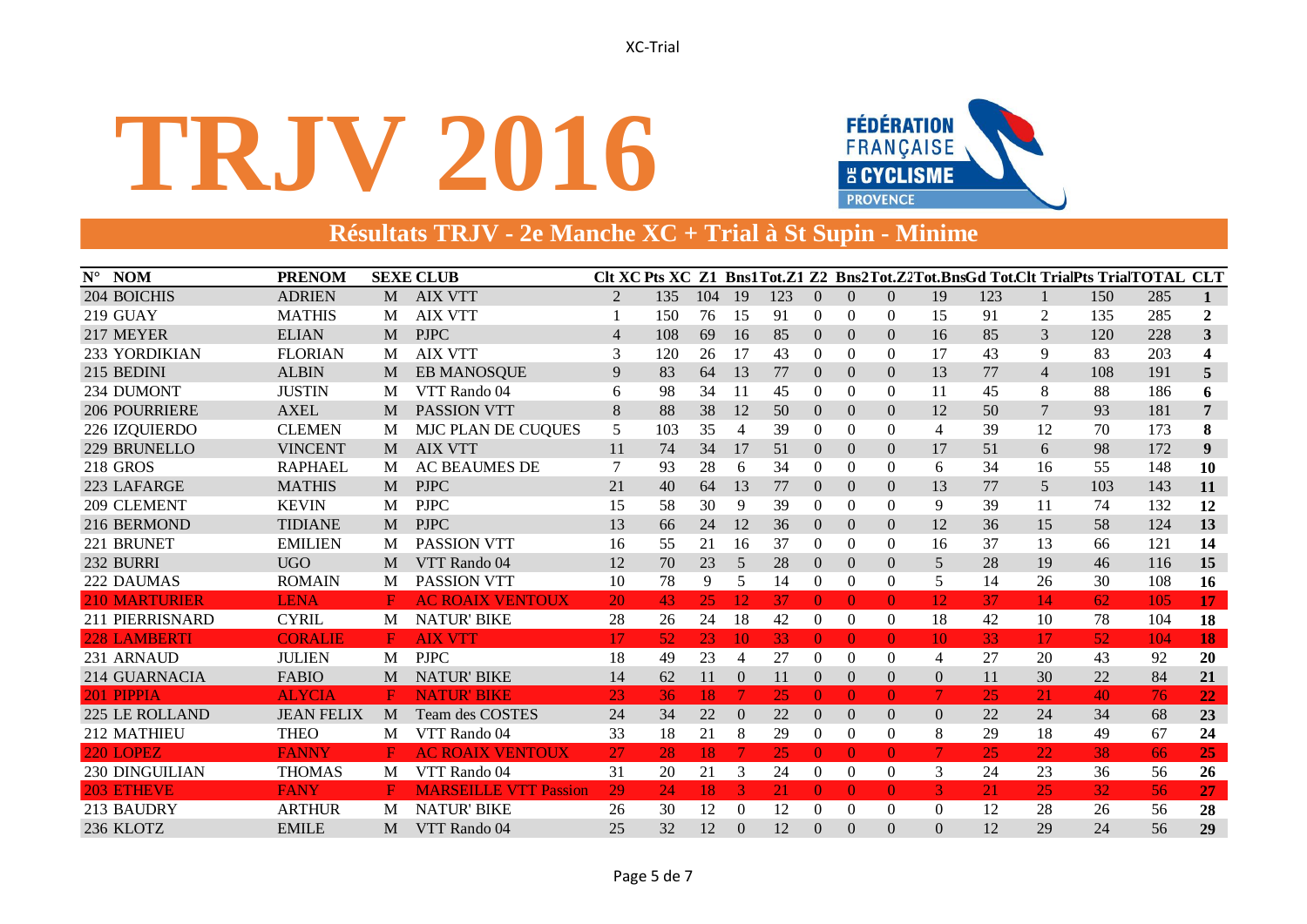| 227 SOUCHE           | <b>ELOISE</b>  | н. | AIX VTT                      |           |          |     |           |                | 0 |           |           |           |    | 28 | 50 | 30 |
|----------------------|----------------|----|------------------------------|-----------|----------|-----|-----------|----------------|---|-----------|-----------|-----------|----|----|----|----|
| 224 RIBEIRO DA SILVA | <b>ENZO</b>    | M  | Team des COSTES              |           |          |     |           |                |   |           |           |           | 31 | 20 | 37 | 31 |
| 202 VIGNEAUX         | <b>NATHAN</b>  | М  | <b>PJPC</b>                  |           | 16       |     |           |                |   |           |           |           | 32 | 19 |    | 32 |
| 205 GRIECO           | <b>LUCAS</b>   | M  | VELO ROC CAVAILI<br>$\Omega$ | AB        | 8        | AB. | AB        | AB             |   | AB        | AB        | AΒ        | AB | 10 | 18 | 33 |
| 207 DELMOTTE         | <b>RAYAN</b>   | М  | '. DU GARLABAN               | NP        | 0        | NP  | NP        | NP             |   | <b>NP</b> | <b>NP</b> | NP        | NP |    |    | 34 |
| 208 COTTONE          | <b>VINCENT</b> | M  | DU GARLABAN                  | <b>NP</b> | $\Omega$ | NP  | <b>NP</b> | N <sub>P</sub> |   | NP        | <b>NP</b> | <b>NP</b> | NP |    |    | 34 |
| 235 GORIOT           | LEO.           | М  | <b>AIX VTT</b>               | <b>NP</b> | 0        | NP  | NP        | NP             |   | NP        | <b>NP</b> | NP        | NP |    |    | 34 |